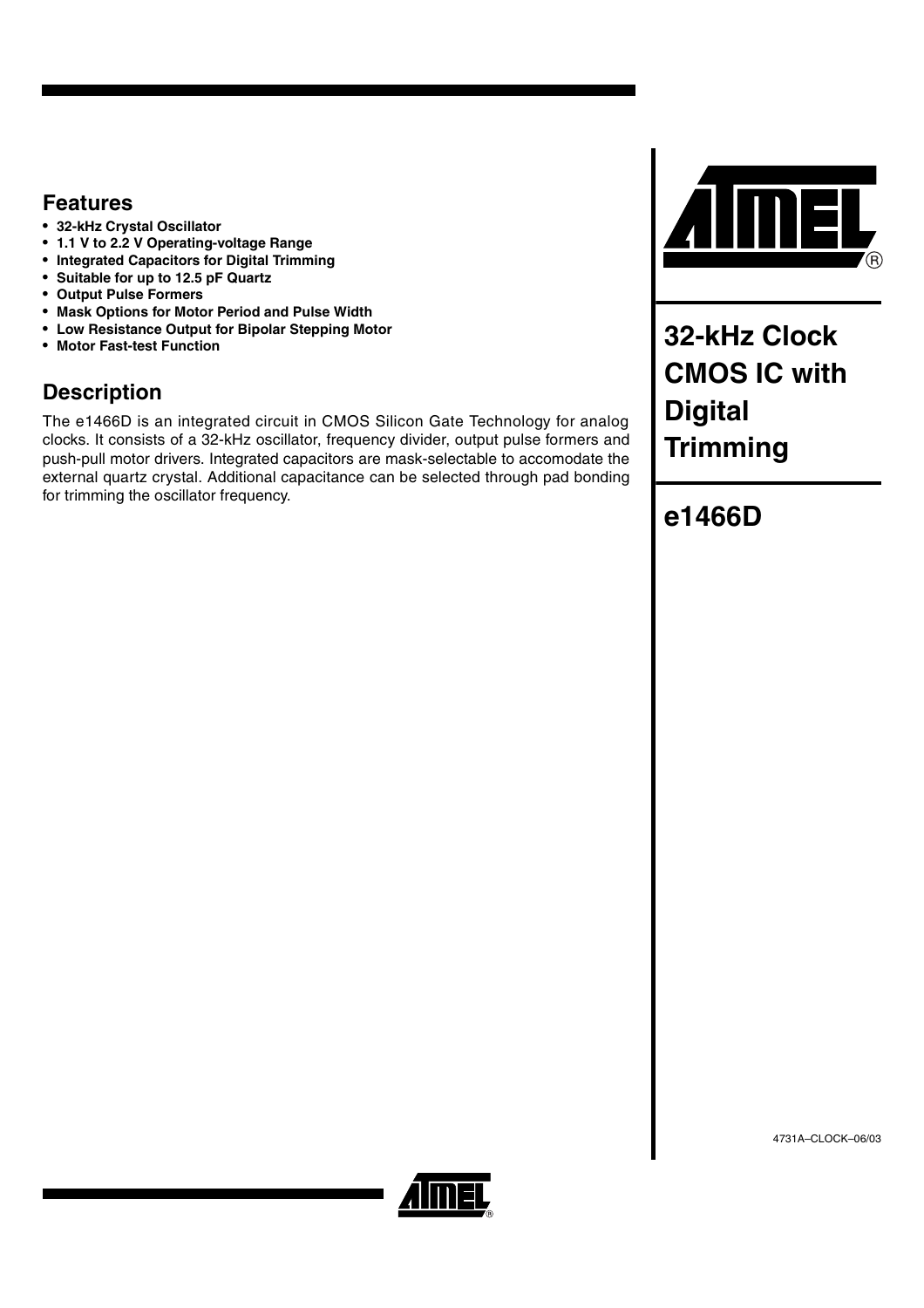

# **Pad Configuration**

### **Figure 1.** Pinning



(1) The pads VDD and OSCOUT are interchangeable per mask option (2) The pads TEST and MOT1 are interchangeable per mask option

# **Pin Description**

| <b>Description</b>         |
|----------------------------|
| Positive supply voltage    |
| Negative supply voltage    |
| Oscillator input           |
| Oscillator output          |
| Motor drive outputs        |
| Oscillator trimming inputs |
| TEST input/output          |
|                            |

# **<sup>2</sup> e1466D**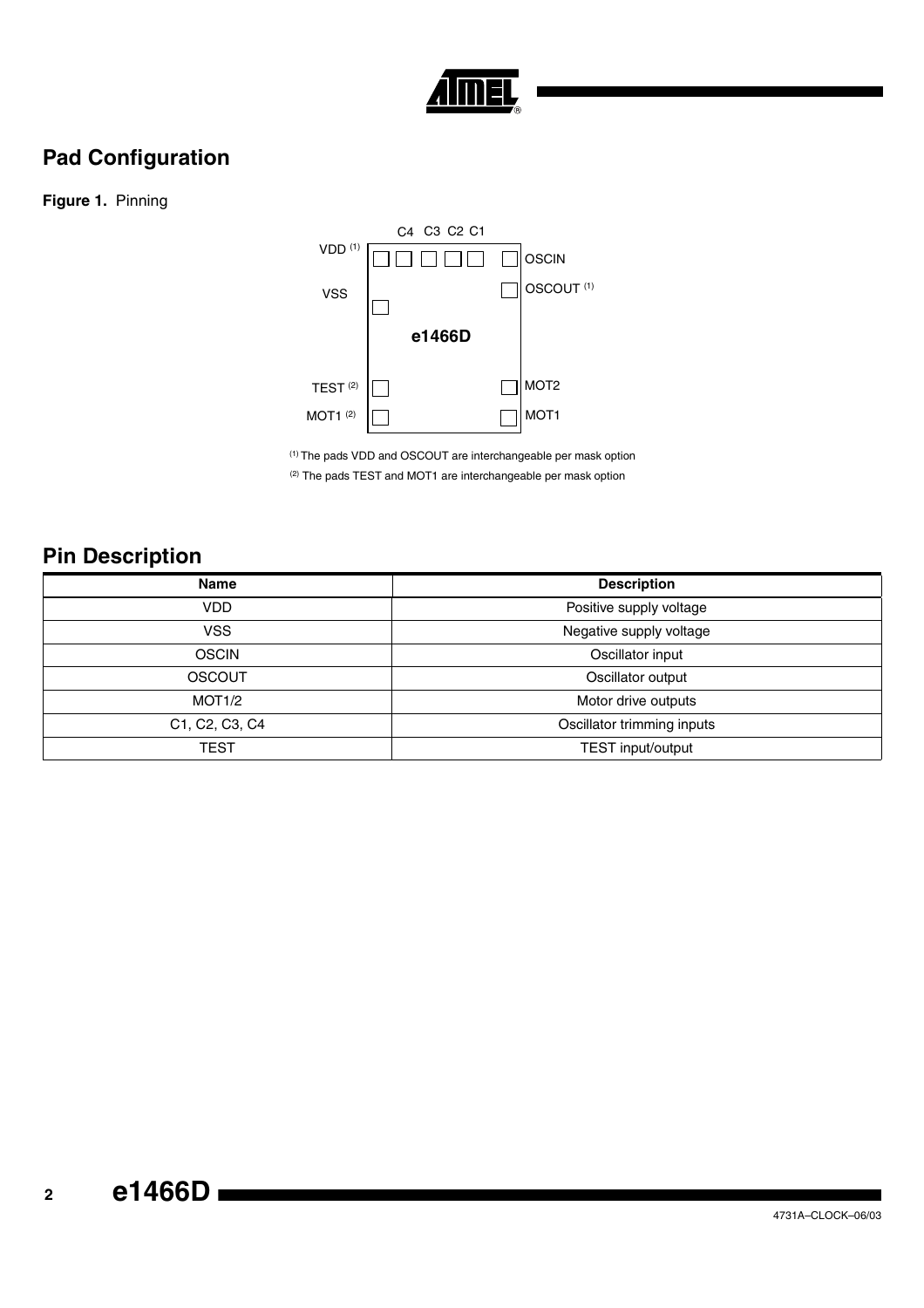### **Functional Descripion**

**Oscillator** An oscillator inverter with feedback resistor is provided to generate the 32768 Hz clock frequency. Values for the fixed capacitors at OSCIN and OSCOUT are mask-selectable (see note 3 of "Operating Characteristics"). Four capacitor pads, C1 to C4, enable the users to add integrated trimming capacitors to OSCIN, providing 15 tuning steps.

**Trimming Capacitors** A frequency variation of typically 4 ppm for each tuning step is obtained by bonding the capacitor pads to OSCIN. As none of these pads are bonded, the IC is in an untrimmed state. [Figure](#page-5-0) shows the trimming curve characteristic.

> Note: For applications which utilize this integrated trimming feature, Atmel will determine optimum values for the integrated capacitors COSCIN and COSCOUT.

Capacitor pads C1 to C4:  $0 =$  open,  $1 =$  connected to OSCIN

Combination  $C1 + C4$  is redundant and therefore eliminated from the list

|                |                | <b>Capacitor Pads</b> |                |                      |
|----------------|----------------|-----------------------|----------------|----------------------|
| C <sub>4</sub> | C <sub>3</sub> | C <sub>2</sub>        | C <sub>1</sub> | <b>Trimming Step</b> |
| O              |                | n                     | n              |                      |
|                |                |                       |                |                      |
|                |                |                       |                | 2                    |
|                |                |                       |                | 3                    |
|                |                |                       |                | 4                    |
|                |                |                       |                | 5                    |
|                |                |                       |                | 6                    |
|                |                |                       |                |                      |
|                |                |                       |                | 8                    |
|                |                |                       |                | 9                    |
|                |                |                       |                | 10                   |
|                |                |                       |                | 11                   |
|                |                |                       |                | 12                   |
|                |                |                       |                | 13                   |
|                |                |                       |                | 14                   |

**Table 1.** Frequency Trimming Table

### **Motor Drive Output**

The e1466D contains two push-pull output buffers for driving bipolar stepping motors. During a motor pulse, the N-channel device of one buffer and the P-channel device of the other buffer will be activated. Both N-channel transistors are on and conducting between output pulses. The outputs are protected against inductive voltage spikes with diodes to both supply pins. The motor output period and pulse width are mask-programmable, as listed below:

Available motor periods  $(T_M)$ : 125, 250, 500 ms and 2, 16 s

Available max. pulse widths  $(t_M)$ : 15, 6, 23.4, 31.25, 46.9 ms and 1 s

Available motor periods for motor test  $(T<sub>MT</sub>)$ : 250, 500 ms and 1 s

Note: The following constraints for combination of motor period and pulse widths have to be considered:  $T_M > 4 \times t_M$ ,  $T_{MT} > 4 \times t_M$  or alternatively  $T_M = 2 \times t_M$ ,  $T_{MT} = 2 \times t_M$ 

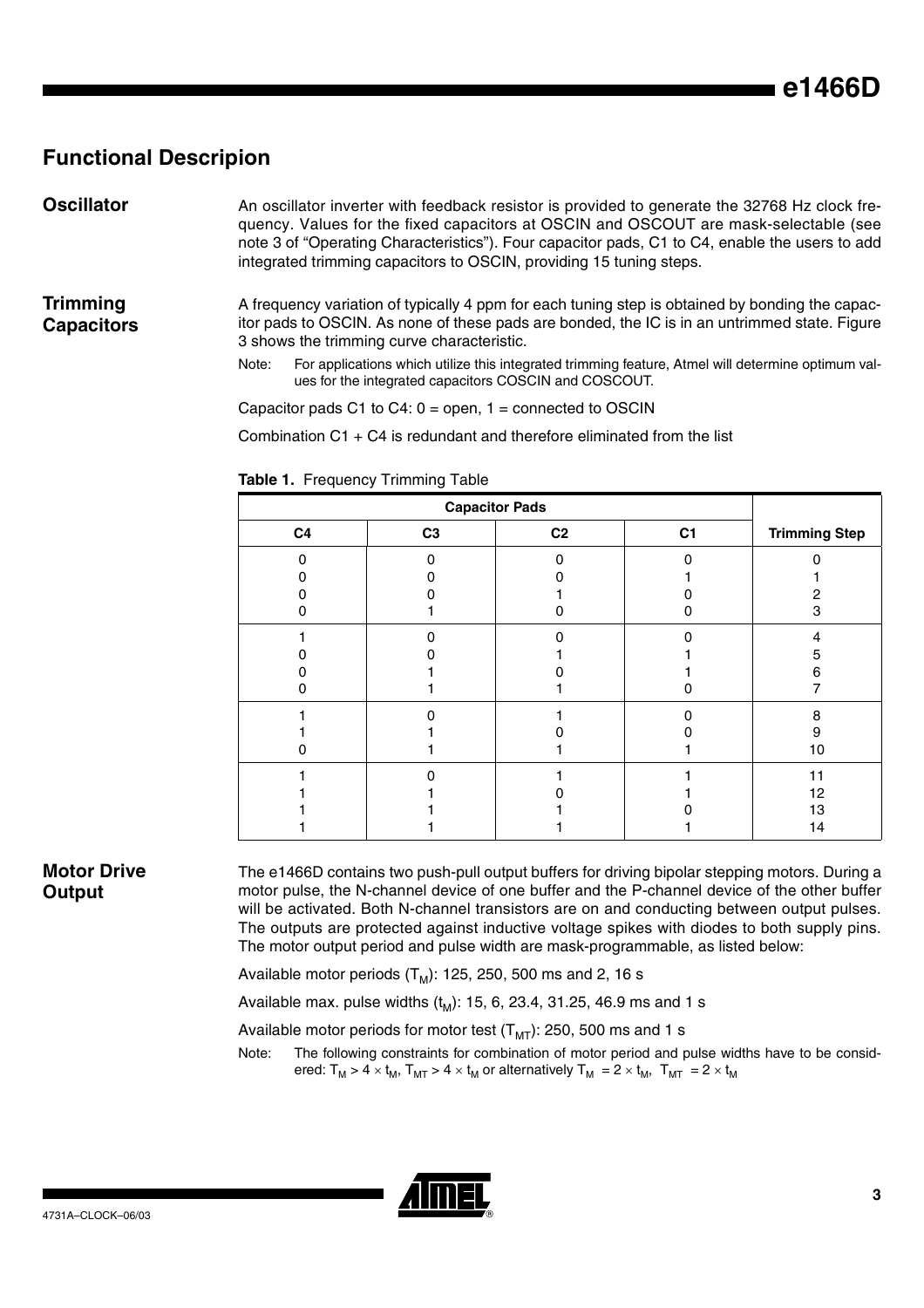

**Test Functions** For test purposes, the TEST pad is open. With a high resistance probe (R ≥ 10 MΩ,  $C \ge 20$  pF), a test frequency f<sub>TEST</sub> of 128 Hz can be measured at the TEST pad. Connecting TEST (for at least 32 ms) to  $V_{DD}$  changes the motor period from the selected value to  $T_{MT}$ (mask-selectable) while the pulse width remains unaffected. This feature can be used for testing the mechanical parts of the clock.

## **Absolute Maximum Ratings**

Absolute maximum ratings define parameter limits which, if exceeded, may permanently change or damage the device. All inputs and outputs on Atmel's circuits are protected against electrostatic discharges. However, precautions to minimize the build-up of electrostatic charges during handling are recommended.

The circuit is protected against supply voltage reversal for typically 5 minutes.

| <b>Parameters</b>                                        | Symbol           | Value                                              | Unit        |
|----------------------------------------------------------|------------------|----------------------------------------------------|-------------|
| Supply voltage                                           | $V_{SS}$         | $-0.3$ to 5 V                                      |             |
| Input voltage range, all inputs                          | $V_{IN}$         | $(V_{SS} - 0.3 V) \le V_{IN} \le (V_{DD} + 0.3 V)$ |             |
| Output short-circuit duration                            |                  | indefinite                                         |             |
| Power dissipation (DIL package)                          | $P_{\text{tot}}$ | 125                                                | mW          |
| Operating ambient temperature range                      | l <sub>amb</sub> | $-20$ to $+70$                                     | $^{\circ}C$ |
| Storage temperature range                                | <sup>I</sup> stq | $-40$ to $+125$                                    | $^{\circ}C$ |
| Lead temperature during soldering at 2 mm distance, 10 s | <sup>I</sup> sld | 260                                                | $^{\circ}C$ |

# **<sup>4</sup> e1466D**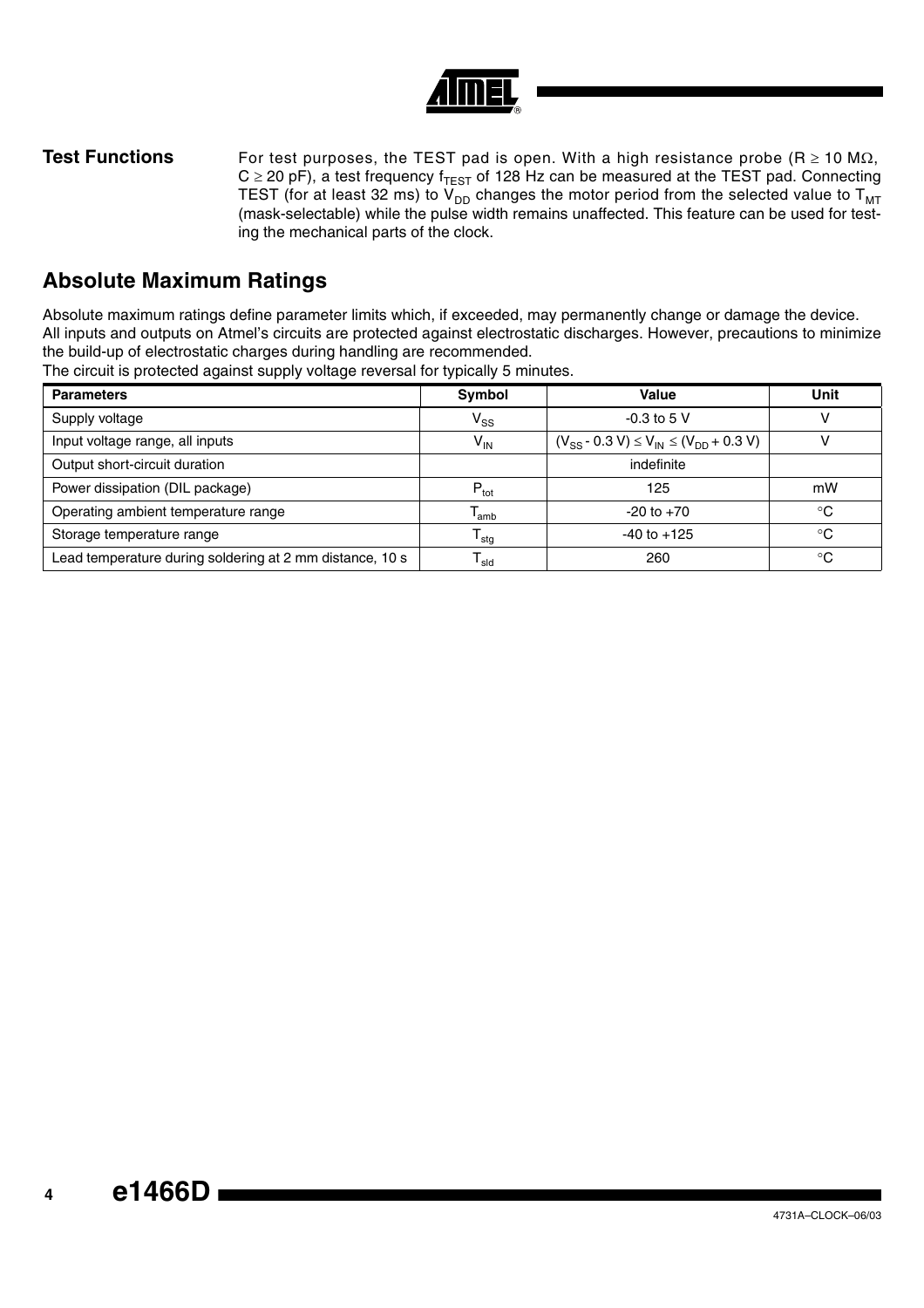# **Operating Characteristics**

 $\rm V_{SS}$  =  $\,$  0 V, V<sub>DD</sub> = 1.5 V, T<sub>amb</sub> = +25°C, unless otherwise specified.

All voltage levels are measured with reference to  $\mathrm{V_{SS}}$ . Test crystal as specified below.

| <b>Parameters</b>                            | <b>Test Conditions</b>                                   | Symbol                                                   | Min.   | Typ.             | Max.  | Unit                 |
|----------------------------------------------|----------------------------------------------------------|----------------------------------------------------------|--------|------------------|-------|----------------------|
| Operating voltage                            |                                                          | $V_{DD}$                                                 | 1.1    | 1.5              | 2.2   | $\vee$               |
| Operating temperature                        |                                                          | $\mathsf{T}_{\mathsf{amb}}$                              | $-20$  |                  | $+70$ | $\rm ^{\circ}C$      |
| Operating current                            | $R_1 = \infty$ <sup>(2)</sup>                            | $I_{DD}$                                                 |        | $\overline{c}$   | 5     | mA                   |
| <b>Motor Drive Output</b>                    |                                                          |                                                          |        |                  |       |                      |
| Motor output current                         | $V_{DD}$ = 1.2 V, R <sub>1</sub> = 200 $\Omega$          | $I_M$                                                    | ±4.3   |                  |       | mA                   |
| Motor period                                 |                                                          | $T_{M}$                                                  |        | See option list  |       |                      |
| Motor period during motor test               |                                                          | $T_{MT}$                                                 |        | See option list  |       |                      |
| Motor pulse width                            |                                                          | t <sub>M</sub>                                           |        | See option list  |       |                      |
| <b>Oscillator</b>                            |                                                          |                                                          |        |                  |       |                      |
| Startup voltage                              | Within 2 s                                               | $V_{\text{STAT}}$                                        | 1.2    |                  | 2.2   | $\vee$               |
| Frequency stability                          | $\Delta V_{DD}$ = 100 mV, V <sub>DD</sub> = 1.1 to 2.2 V | $\Delta f/f$                                             |        | 1                |       | ppm                  |
| Integrated input capacitance                 | (3)                                                      | $C_{\rm OSCIN}$                                          |        | See option list  |       |                      |
| Integrated output capacitance                |                                                          | $C_{\text{OSCOUT}}$                                      |        | See option list  |       |                      |
| Integrated capacitance for bond option $(4)$ |                                                          | C1<br>C <sub>2</sub><br>C <sub>3</sub><br>C <sub>4</sub> |        | 3<br>4<br>5<br>6 |       | pF<br>pF<br>pF<br>pF |
| <b>TEST Input</b>                            |                                                          |                                                          |        |                  |       |                      |
| Input current                                | $TEST = V_{DD}$ peak current                             | $I$ <sub>TINH</sub>                                      | 0.6    | 3                | 10    | μA                   |
| Input current                                | $TEST = V_{SS}$ peak current                             | <b>ITINL</b>                                             | $-0.6$ | -3               | $-10$ | μA                   |
| Input debounce delay                         |                                                          | $t_{\text{TIN}}$                                         | 23.4   |                  | 31.2  | ms                   |

Notes: 1. Typical parameters represent the statistical mean values

2. See test circuit

3. Values can be selected in 1 pF steps. A total capacitance (C $_{\rm OSCIN}$ + C $_{\rm OSCOUT}$ ) of 38 pF is available

4. These values are valid for 10 pF quartz applications. For  $C_{\sf L}$  = 12.5 pF these values change to 4.5, 6, 7.5, 9 pF

**Figure 2.** Functional Test



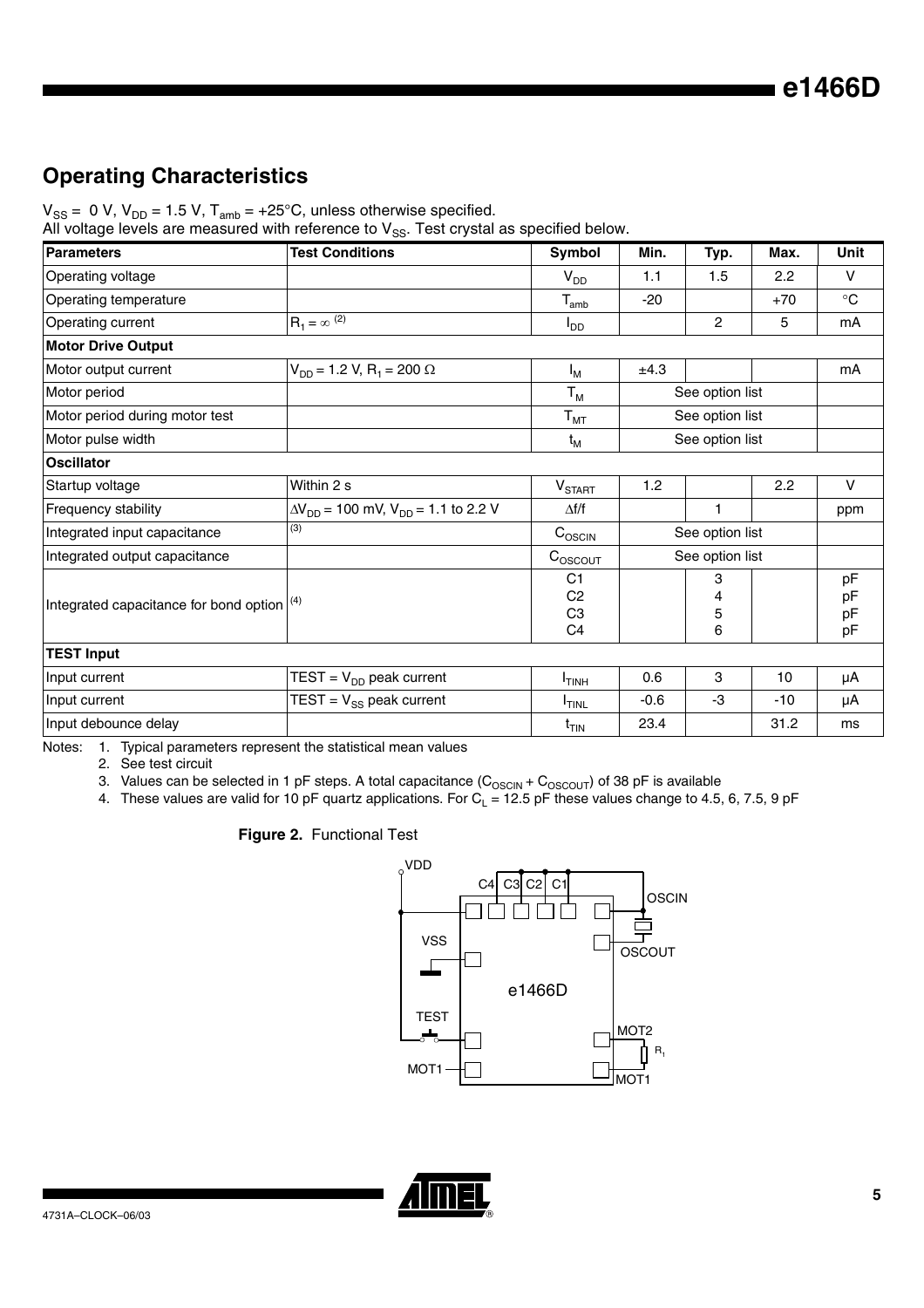

## **Test Crystal Specification**

| Oscillation frequency | $f_{\rm OSC} = 32768$ Hz                |
|-----------------------|-----------------------------------------|
| Series resistance     | $R_s = 30 \text{ k}\Omega$              |
| Static capacitance    | $C_0 = 1.5$ pF                          |
| Dynamic capacitance   | $C_1 = 3.0$ fF                          |
| Load capacitance      | C <sub>1</sub> optionally 10 or 12.5 pF |

<span id="page-5-0"></span>



**Figure 4.** Typical Trimming Curve Characteristic for T<sub>M</sub> of 2 s



COX means frequency deviation due to production process variations.

Trimming inputs C1 ... C4 are binary weighted, i.e., C1 ...  $C4 = 0$  corresponds to trimming step 0 C1 ... C4 = 1 corresponds to trimming step 15

 $LSB = C1$ 

**<sup>6</sup> e1466D**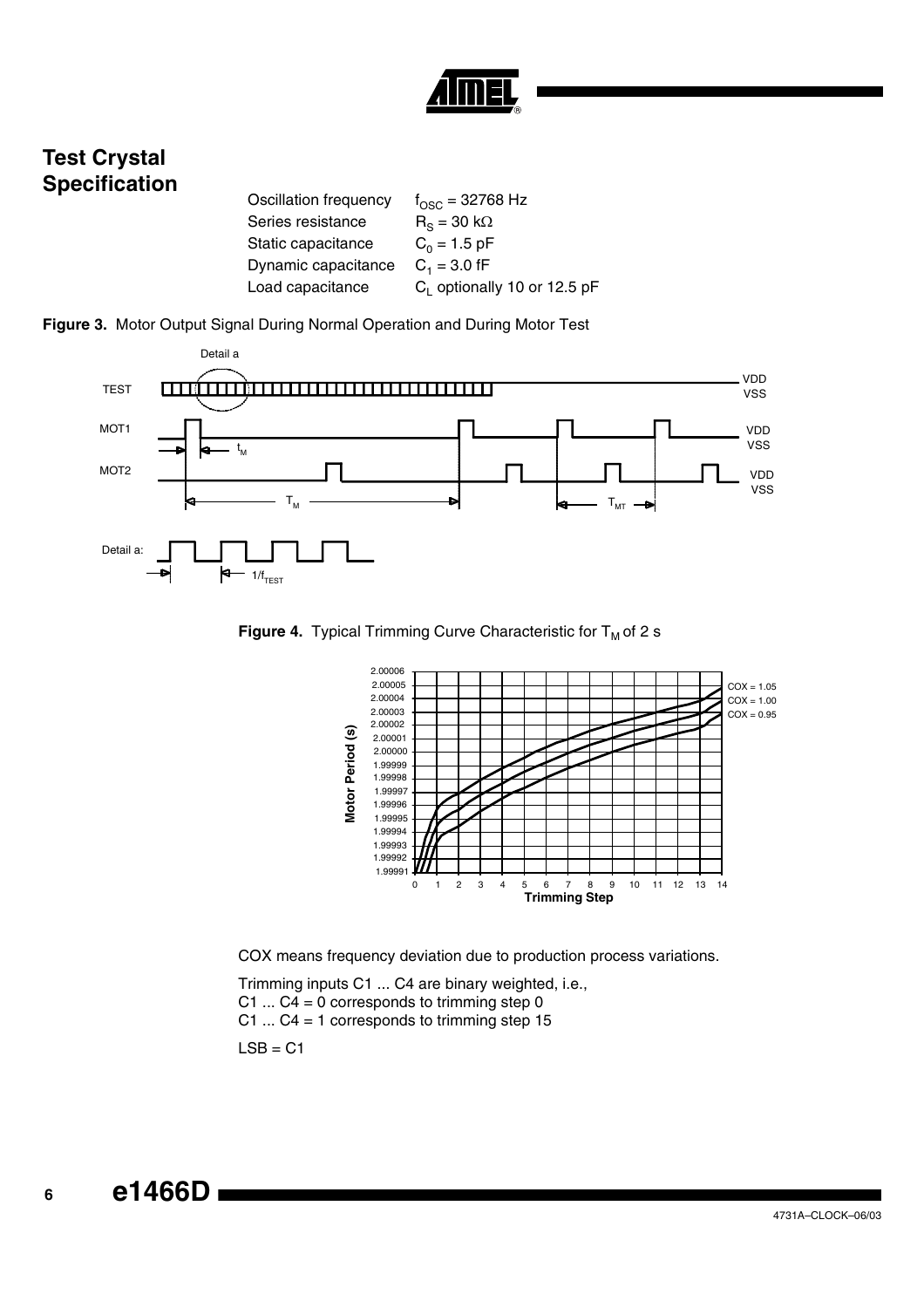# **Ordering Information**

### **Table 2.** Option List e1466Dx

| Option       |                       | Motor                         |                                         |                                | Load<br><b>Capacitance</b>        |                      |                      |                      |                      |    |
|--------------|-----------------------|-------------------------------|-----------------------------------------|--------------------------------|-----------------------------------|----------------------|----------------------|----------------------|----------------------|----|
| $\mathbf{x}$ | Cycle<br>$(T_M)$<br>s | <b>Pulse</b><br>$(t_M)$<br>ms | <b>Test</b><br>(T <sub>MT</sub> )<br>ms | $C_{\text{OSCIN}}^{(1)}$<br>pF | $C_{OSCOUT}$ <sup>(1)</sup><br>pF | C <sub>1</sub><br>pF | C <sub>2</sub><br>pF | C <sub>3</sub><br>рF | C <sub>4</sub><br>рF | pF |
| A            | 2                     | 46.9                          | 250                                     | 9                              | 20                                | 3                    | 4                    | 5                    | 6                    | 10 |
| AO           | 2                     | 46.9                          | 250                                     | 9                              | 20                                | 3                    | 4                    | 5                    | 6                    | 10 |
| FO           | 0.25                  | 62.5                          | 2000                                    | 9                              | 20                                | 3                    | 4                    | 5                    | 6                    | 10 |
| HO           | 2                     | 1000                          | 500/<br>250                             | 9                              | 20                                | 3                    | 4                    | 5                    | 6                    | 10 |

Note: 1. On-chip stray capacitance included

| <b>Option</b> | <b>Pad Designation</b> |                  |                  |                  |                  |                  |                  |                  |                  |        |                |                |
|---------------|------------------------|------------------|------------------|------------------|------------------|------------------|------------------|------------------|------------------|--------|----------------|----------------|
| X             | Pad 1                  | Pad <sub>2</sub> | Pad <sub>3</sub> | Pad 4            | Pad <sub>5</sub> | Pad <sub>6</sub> | Pad <sub>7</sub> | Pad <sub>8</sub> | Pad <sub>8</sub> | Pad 10 | <b>Pad 11</b>  | <b>Pad 12</b>  |
| А             | <b>OSCIN</b>           | loscout          | MOT <sub>2</sub> | MOT <sub>1</sub> | MOT <sub>1</sub> | <b>TEST</b>      | $V_{SS}$         | $V_{DD}$         | C4               | CЗ     | C <sub>2</sub> | C <sub>1</sub> |
| AO            | <b>OSCIN</b>           | <b>OSCOUT</b>    | MOT <sub>2</sub> | MOT <sub>1</sub> | MOT <sub>1</sub> | <b>TEST</b>      | $V_{SS}$         | $V_{DD}$         | C4               | CЗ     | C <sub>2</sub> | C <sub>1</sub> |
| FO            | <b>OSCIN</b>           | <b>OSCOUT</b>    | MOT <sub>2</sub> | MOT <sub>1</sub> | MOT <sub>1</sub> | <b>TEST</b>      | $V_{SS}$         | V <sub>DD</sub>  | C4               | CЗ     | C <sub>2</sub> | C <sub>1</sub> |
| HO            | <b>OSCIN</b>           | loscout          | MOT <sub>2</sub> | MOT <sub>1</sub> | MOT <sub>1</sub> | <b>TEST</b>      | $V_{SS}$         | $V_{DD}$         | C4               | CЗ     | C <sub>2</sub> | C <sub>1</sub> |